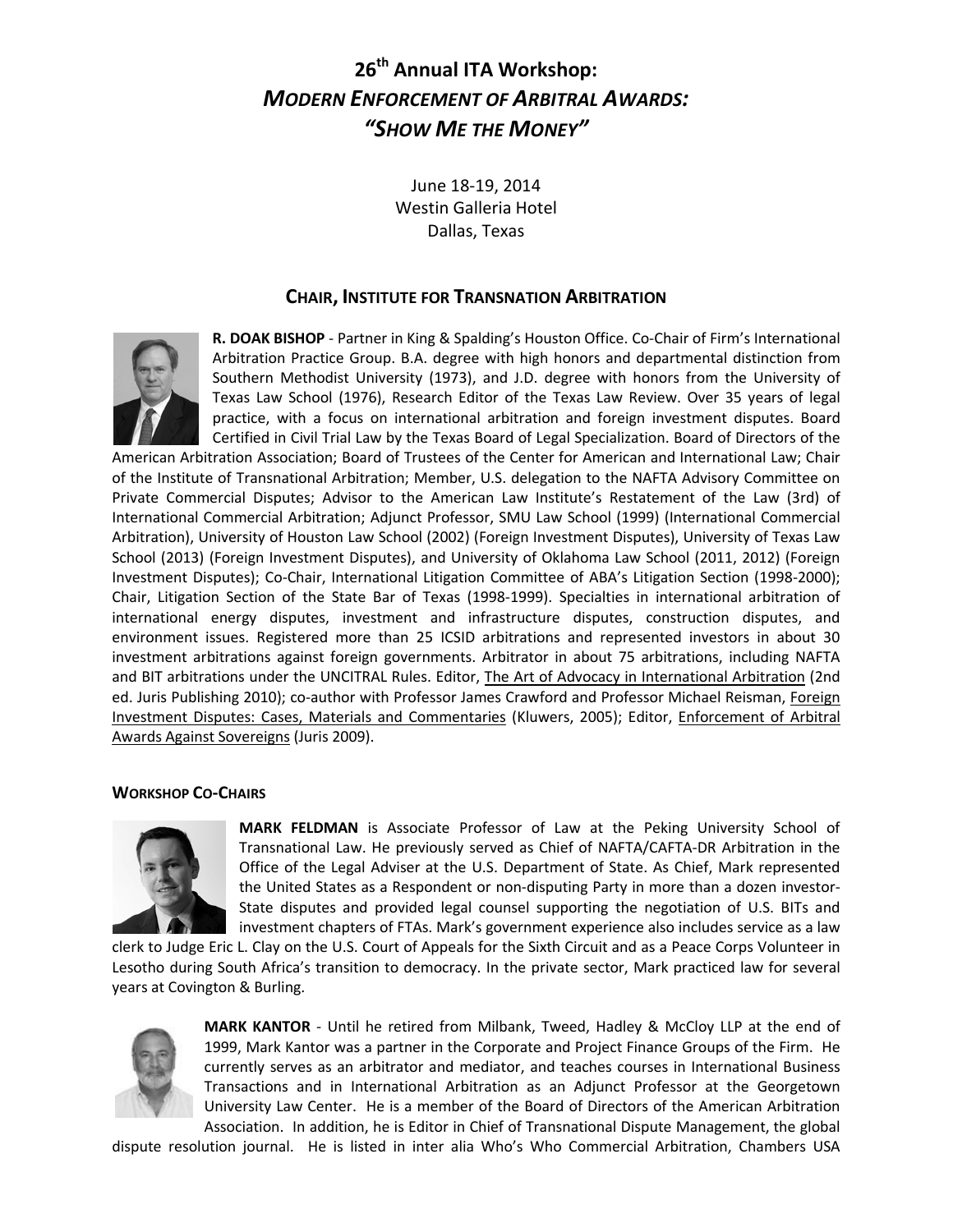(International Arbitration), and Best Lawyers in America (International Arbitration). Among other publications, he is the author of Valuation for Arbitration: Compensation Standards, Valuation Methods and Expert Evidence (Kluwer 2008).



**CONSTANTINE PARTASIDES QC -** Prior to founding Three Crowns LLP, Constantine led the international arbitration practice of a leading international law firm in London. He has appeared as counsel on some of the largest commercial arbitrations of the last decade, relating to the energy, telecommunications and satellite sectors. Most recently, Constantine has been lead counsel for commercial clients in claims against sovereigns and state entities in Indonesia, Algeria and Kazakhstan, and recently led a team that obtained a

final award for a client against the Nigerian National Petroleum Company in excess of \$2bn. Constantine has also advised and represented a variety of investors and states in relation to disputes under relevant bilateral and multilateral investment treaties, and was counsel of record in high profile ICSID successes for the Republic of Kenya in World Duty Free v. Republic of Kenya, and for the Republic of Lithuania in Parkerings v. Republic of Lithuania. Constantine has been named as one of the "top 20" individuals in the world of arbitration in the 2011, 2012 and 2013 "Who's Who" of Commercial Arbitration. He is a co-author of the fourth and fifth editions of the leading textbook on international arbitration Redfern and Hunter on International Arbitration, and the news editor of the leading journal International Arbitration Law Review. He is a solicitor-advocate (Higher Courts Civil), and was recently appointed Queen's Counsel. Constantine was educated at King's College, London and Cambridge University.



**JAMES L. LOFTIS** chairs V&E's International Dispute Resolution practice, and focuses his practice on international commercial arbitration and investor-state disputes, both as counsel and as arbitrator, and on disputes involving public international law. He is a member of the ICC Commission on Arbitration, is listed in Global Arbitration Review and in the Energy Arbitrators List, is listed in Legal Media Group's (Euromoney's) Expert Guide to Commercial Arbitration, and is ranked in international arbitration in both Chambers Global and Chambers

USA. He is listed in The Best Lawyers in America(r) for international arbitration. From 1997 to 2000, James served in Geneva, Switzerland, as chief counsel for the Oil Sector and Construction and Engineering Panels of the United Nations Compensation Commission (the Iraq/Gulf War claims tribunal). James is also an adjunct professor of law at the University of Texas School of Law, where he teaches international investment law and international arbitration.

#### **LUNCHEON SPEAKER**



**HON. BERNARDO SEPULVEDA-AMOR** Vice President International Court of Justice Mexico City, MEXICO

## **PLAYERS & COMMENTATORS**



**JOHN ADAM** is an associate in Latham & Watkins LLP's international arbitration group, and is based in the firm's Paris office. John has advised and represented multinational clients in arbitrations under the aegis of the ICC, SCC, ICSID, LCIA, DIAC, HKIAC and Santiago CAM as well as in ad hoc arbitrations under the UNCITRAL Rules, with a particular focus on foreign investment, technology & construction, energy and corporate disputes, and disputes with a Latin American or Iberian element. John is ICC YAF Regional Coordinating Committee

Member for Europe, as well as a member of YIAG and the Club Español del Arbitraje (where his is a member of the French Chapter's Executive Committee), and ICDR Young & International. John is qualified as a Barrister (England & Wales) and Abogado (Spain). He holds Law degrees from King's College, University of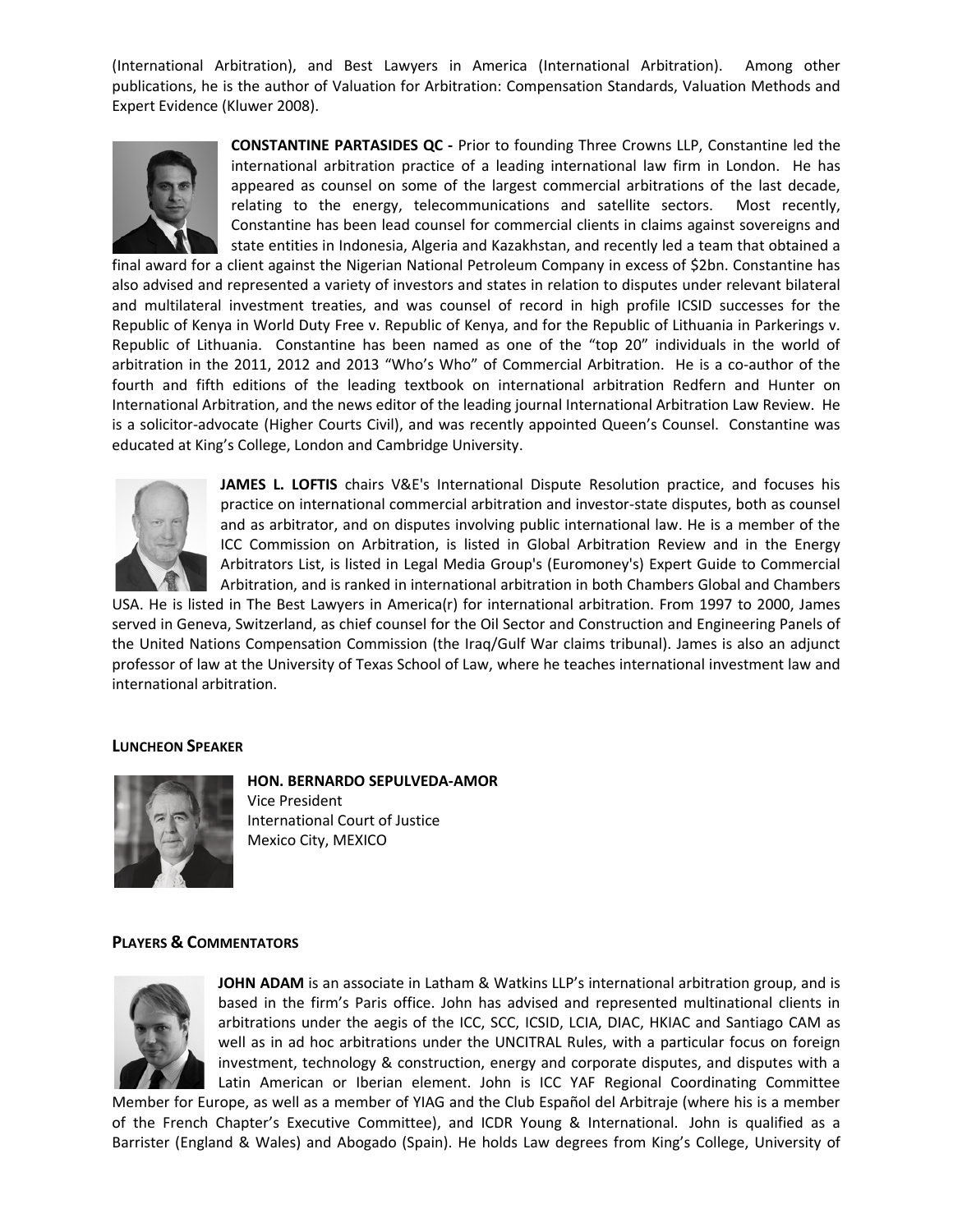London (LL.B.) and the University of Seville, Spain (Licenciado en Derecho, specialising in Commercial Law). John is bilingual in English and Spanish, and fluent in French.



**DOLORES BENTOLILA** is a legal advisor in Winston & Strawn's Geneva office who focuses her practice on international arbitration and litigation. She specializes in contract and treatybased arbitrations conducted under ICSID, ICC and UNCITRAL Rules, government contracts, and disputes in Latin America. Before joining Winston & Strawn Dolores Bentolila assisted legal experts and arbitrators in arbitrations conducted under UNCITRAL and ICSID arbitration rules and worked as a legal consultant for UNCTAD, Investment Agreements Section, and WIPO. Ms. Bentolila also worked for a few years as an attorney in Argentina. Ms. Bentolila

was recognized in Chambers Global (2014) under Dispute Resolution for Argentina and Switzerland.



Jack J. Coe, JR. - A specialist in private international law, Professor Coe's training includes advanced studies in Europe. He received his LL.M. at Exeter, where he was a Rotary International Graduate Fellow, and holds the Diploma of the Hague Academy of International Law, and a Ph.D. from the London School of Economics. He clerked for the Honorable Richard C. Allison at the Iran-U.S. Claims Tribunal, the Hague, and now consults with governments and multinational corporations in relation to commercial and direct investment disputes under the

NAFTA and Bilateral Investment Treaties. Professor Coe, a regular speaker in Europe, Latin America, and Asia, has helped organize numerous conferences and programs related to international dispute resolution. He has taught in international programs for Notre Dame and University of San Diego Law Schools. He has authored numerous articles on arbitration, private international law, and related topics and authored the books Protecting Against the Expropriation Risk in Investing Abroad (co-authored with R.C. Allison) (1993), International Commercial Arbitration-American Principles and Practice in a Global Context (1997), and NAFTA Chapter 11 Reports (ed., with Brower and Dodge) (2006).



**KAREL DAELE** is an international arbitration specialist with a focus on frontier markets. He advises and represents governments, companies and private individuals in commercial and foreign investment arbitrations under the International Centre for Settlement of Investment Disputes (ICSID), International Chamber of Commerce (ICC), the UN Commission on International Trade Law (UNCITRAL), the London Court for International Arbitration (LCIA), the Belgian Centre for Mediation and Arbitration (CEPINA) rules and in ad hoc arbitrations.

Karel also acts as an arbitrator. Karel's sector experience includes the oil and gas industry, water utilities, mining, power generation, construction, infrastructure. Before joining Mishcon de Reya in London, he was based in East-Africa for six years where he acted for African governments and multinationals investing in Africa. His African work involves countries such as Botswana, Burundi, Cameroon, Central African Republic, Kenya, Libya, Mauritius, Mozambique, Namibia, Rwanda, South Africa, South Sudan, Sudan, Tanzania, Zambia. Karel is a member of the Chartered Institute of Arbitrators, the World Banks' Expert Consultative Group of the Investment Across Borders project, the Peer Review Board of the ICSID Review, ICCA, ICC, LCIA and other arbitration organisations. His arbitration and Africa work is acknowledged in international legal directories such as the International Who's Who in Commercial Arbitration, Chambers Global, Legal 500 and IFLR1000 Energy and Infrastructure Guide. He has authored the reference work "Challenge and Disqualification of Arbitrators in International Arbitration" (Kluwer 2012) and the investment arbitration chapter of "Arbitration in Africa – A Practitioner's Handbook" (Kluwer 2013). He has also published numerous articles in national and international legal journals on arbitration, unfair competition, contract law, distribution, dispute resolution and piracy and counterfeiting.



**ELISABETH ELJURI** is Head of Latin America for Norton Rose Fulbright. She is a senior energy practitioner and also an active member of the international arbitration practice group. Elisabeth received her law degree *cum laude* from UCAB in Caracas and an LLM from Harvard Law School; she is admitted to practice in Venezuela and New York. Elisabeth is very active both on the transactional as well as the disputes side of the energy practice. Elisabeth frequently acts as counsel in international arbitrations, including ICC and ICSID cases. She has

also been retained as independent expert in several international arbitrations or proceedings and spoken/published extensively in the area of natural resources investment disputes. For a number of years now, Who's Who in Oil and Gas has selected Elisabeth as one of the top 10 energy practitioners worldwide.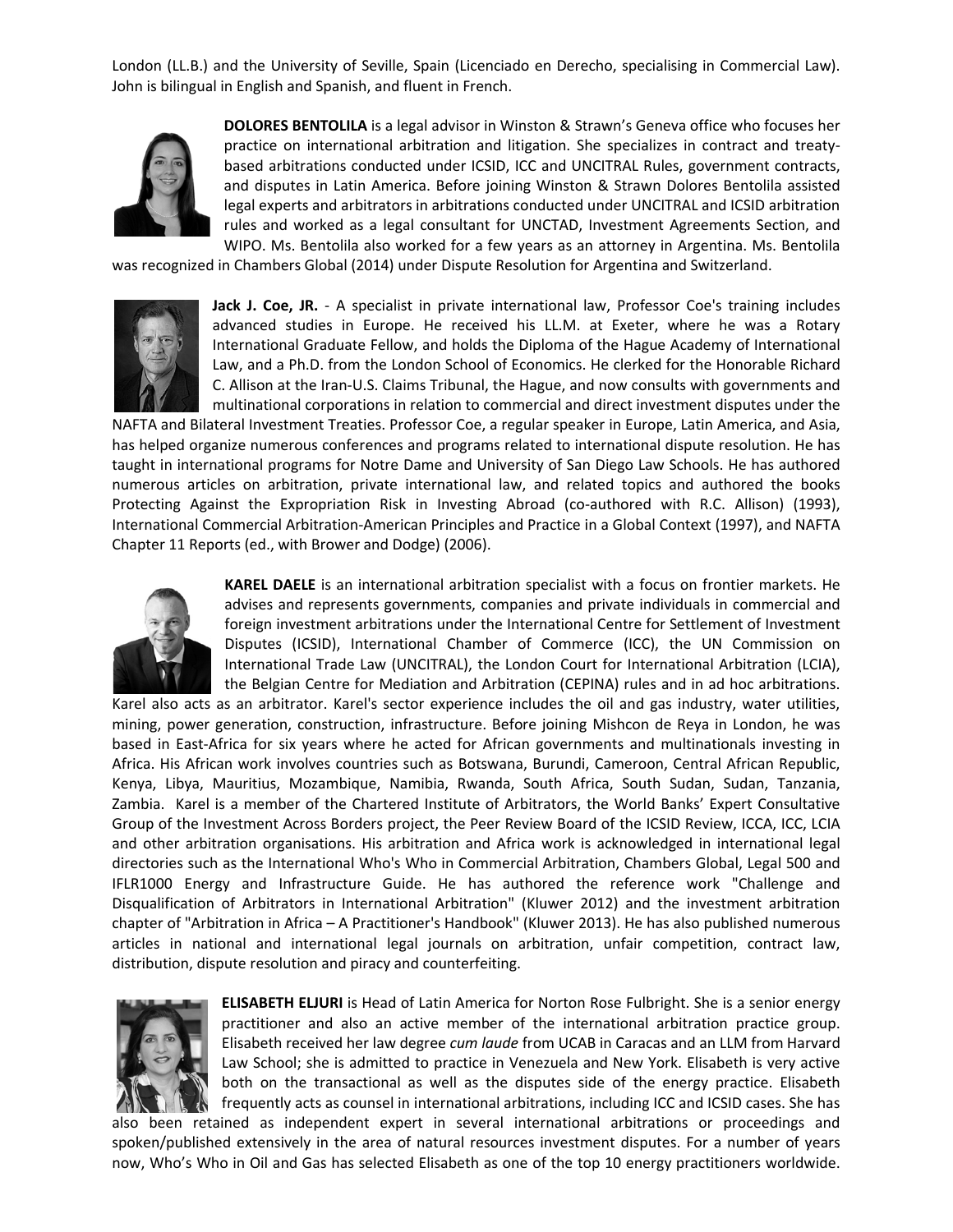Likewise, Chambers Global and Who's Who in Commercial Arbitration have also ranked her. Elisabeth is President of the Association of International Petroleum Negotiators (AIPN) since 2013. She is the President of the Philip C. Jessup Foundation in Venezuela.



**JOHN FELLAS**. Partner in New York office of Hughes Hubbard & Reed LLP and co-chair of its Arbitration Practice. He practices in the fields of international litigation and arbitration. He has practiced in both the U.S. and England, and as well as being a member of the New York Bar, he is also a Solicitor of the Supreme Court of England and Wales. He has served as counsel, and as chair, sole arbitrator and co-arbitrator, in arbitrations under the AAA, ICDR, ICC, LCIA, UNCITRAL, SIAC and ad hoc rules. He also serves on the Mediation Panel of the District Court

for the Southern District of New York. He has been recognized for his work in international arbitration by, among others, Who's Who Legal – The International Who's Who Of Business Lawyers; Chambers Global, Best Lawyers In America. Among other publications, he is co-editor of International Commercial Arbitration in New York (Oxford University Press 2010).



**CECILIA FLORES RUEDA** is Of Counsel in the Litigation/Trial Practice Group in the Mexico City office of Haynes and Boone. Her practice focuses on commercial arbitration and litigation. Her experience and creativity enable her to find the right strategies and solutions for complex and high-stake cases, representing her clients before local and federal courts, and in domestic and international arbitrations. Cecilia handles arbitrations, both as party representative and arbitrator, under various arbitration rules. Recently, she was appointed as honorific Director of

the Arbitration Commission of the Mexico City National Chamber of Commerce (CANACO).



**VALERIA GALÍNDEZ** specializes in international arbitration, in particular in cases related to Latin America and with emphasis in international contracts, construction, energy, infrastructure, distribution and sale contracts, joint ventures, M&A and corporate matters. She has also acted as counsel in court proceedings related to arbitration, including in some Brazilian precedents. She regularly serves as arbitrator in international and domestic cases. Prior to joining Uría Menéndez in 2013, Valeria worked in the arbitration group of three major Brazilian firms, and

was foreign associate of the international arbitration team based in Paris of an international law firm. Valeria is currently the Chairman of ITA Young Initiative and of the Committee of Construction Arbitration of the ALARB (*Asociación Latinoamericana de Arbitraje*). She is former Regional Coordinator of the ICCYAF, and remains on its Board. Valeria is Argentine and speaks Portuguese, Spanish, French and English.



**ALVARO GALINDO** advises on international arbitration, particularly in Latin American jurisdictions. His practice focuses on the representation of sovereign states and state entities. He also teaches International Arbitration at Georgetown University. As former Director of the International Arbitration Unit at the Attorney General's Office of Ecuador, he had to coordinate the defense from different points of view. Acted as legal consultant at ICSID. Represented Ecuador in the UNASUR Working Group on Dispute Settlement, the UNICTRAL

Working Group on Arbitration and as a Member of the Permanent Court of Arbitration at The Hague. Admitted in Ecuador and the District of Columbia Bar as Special Legal Consultant



**MICHAEL S. GOLDBERG** is a senior partner at Baker Botts, with extensive experience in complex commercial and international arbitration matters. He is co-chair of the firm's international dispute resolution section (international arbitration and litigation). Mr. Goldberg has served as lead counsel in litigation matters as diverse as antitrust, banking, bankruptcy, commercial, construction, corporate acquisitions, energy, intellectual property, partnership, products liability, and real estate. He has served as lead counsel in arbitrations under the AAA, ICC, LCIA, PCA, SCC and ZCC. Mr. Goldberg's experience extends to a broad array of

international matters involving clients, adversaries, and/or issues in Angola, Armenia, Brazil, Canada, China, Ecuador, France, Germany, India, Indonesia, Israel, Japan, Mexico, the Netherlands, Peru, Russia, South Korea, Sweden, Switzerland, Thailand, the United Kingdom, Venezuela and Yemen. His matters include both private and public international law issues and he represents both private parties and Sovereign states. He also sits as arbitrator. He is a frequent presenter/moderator at various international workshops and seminars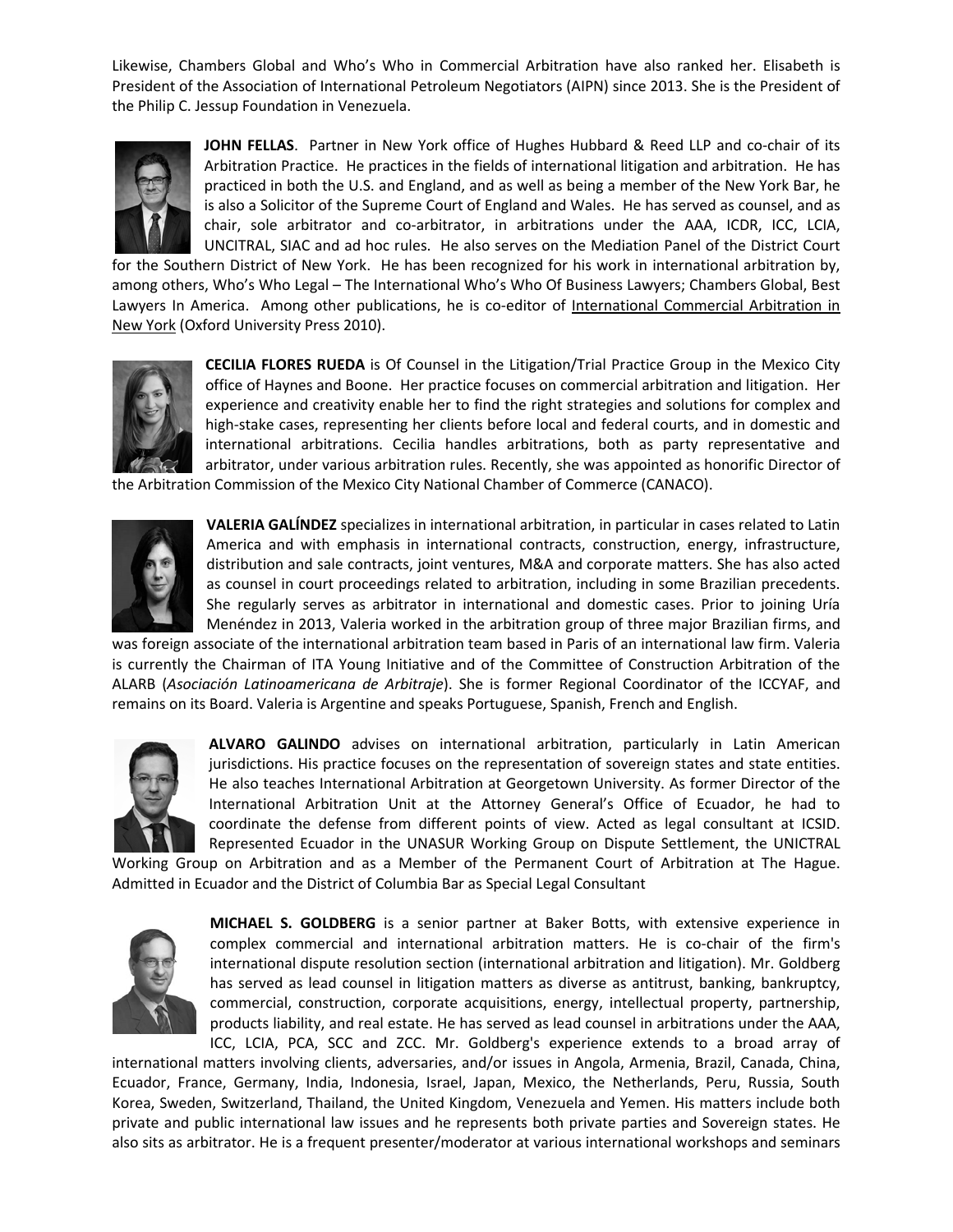concerning international arbitration and a frequent commentator on international arbitration in global news services.



**JENNIFER GORSKIE** is a partner in the New York office of Chaffetz Lindsey LLP, practicing international litigation and arbitration. Jennifer represents sovereigns and commercial parties in US litigation and arbitration before the AAA/ICDR, ICC, and ICSID. She specializes in disputes involving Latin American companies and has counseled several mining and energy companies in their disputes in the U.S. and worldwide. Jennifer is an active member of the New York arbitration community and has been recognized by her peers in Chambers and Legal 500,

among others. She currently serves as the Treasurer of the New York International Arbitration Center (NYIAC), of which she was a founding member. Jennifer received her J.D. from Harvard Law School and her B.A. from Florida State University, and clerked for the Hon. Miriam Goldman Cedarbaum of the U.S. Federal Court for the Southern District of New York.



**KARL HENNESSEE** joined Halliburton in late 2013 as Vice-President Public Law & Technology. He also serves as Chairman of the Governing Body of the ICC Court of International Arbitration. Prior to joining Halliburton in October, Karl was VP of Litigation & Regulatory Affairs at Airbus SAS in Toulouse, France and a professor at the Toulouse Business School in law and public policy. Karl has previously practiced law in Germany and in the United States on behalf of institutions including the German government's Federal Cartel Office;

DaimlerChrysler; White & Case, Feddersen and Vinson & Elkins. Educated at the University of Göttingen, Germany, the London School of Economics and SMU Law School, he holds degrees in history, economics and law. He is a member of the Leadership of the ABA Antitrust Section as well as a Fellow of the Robert Bosch Foundation and Phi Beta Kappa. Mr Hennessee is the winner of the ILO Award for Litigation "Individual of the Year" for 2009. He has published over fifty articles on various legal subjects and is currently a doctoral candidate in international comparative law at the Humboldt University (Berlin).



**MICHAEL EVAN JAFFE** is a partner in Pillsbury's Washington, DC office as a leader in the Firm's Arbitration & Alternative Dispute Resolution Group. During his more than 30 years of practice, Mr. Jaffe has focused on dispute resolution internationally in arbitrations under various international arbitral regimes and domestically in court and arbitration proceedings. A significant part of his work has involved representing owners, contractors and other stakeholders in projects ranging from infrastructure and energy facilities to sports stadiums

and a wide variety of commercial structures. He has acted as counsel in numerous international and domestic arbitrations, has been counsel in mediations involving both international and domestic matters and has served as an arbitrator involving projects in North America, South America, the Caribbean, Mexico, Europe, and Asia. Mr. Jaffe is a member of the Chartered Institute of Arbitrators. He has been lead counsel in a wide array of construction industry and commercial litigation matters. Mr. Jaffe received his B.A. from Rice University and his law degree from Columbia University. He is a member of the Chartered Institute of Arbitrators and serves on the Advisory Board of the Institute for Transnational Arbitration. Mr. Jaffe is an adjunct professor at American University's Washington College of Law and has been widely recognized for his skills as an advocate, including by Chambers USA, PLC Which Lawyer?, Who's Who Legal and Best Lawyers in America, among others.



**JEAN KALICKI** is a Partner at Arnold & Porter LLP, specializing in international arbitration as both arbitrator and counsel. As arbitrator she has served as Chair, sole and co-arbitrator in dozens of investment and commercial disputes, and is listed on the panel of arbitrators of many leading institutions in the US, Europe and Asia. As counsel, she has particular experience in investment treaty disputes and has represented both States and investors at ICSID and under the UNCITRAL Rules, in cases arising under BITs, FTAs including NAFTA and

the Energy Charter Treaty. She has represented parties on five continents as well as the United Nations. Ms. Kalicki is widely recognized for her leadership in the field. Selected as one of the "Best Lawyers in America" for international arbitration (2010-2013) and as one of Global Arbitration Review's top 30 women in arbitration worldwide (2007), she has been described as "a celebrated presence in the market" who is "creative and business-minded" (Chambers USA 2013), and "is considered outstanding by market sources" (Chambers USA 2012). She is noted to be "a thorough, meticulous and highly motivated arbitrator"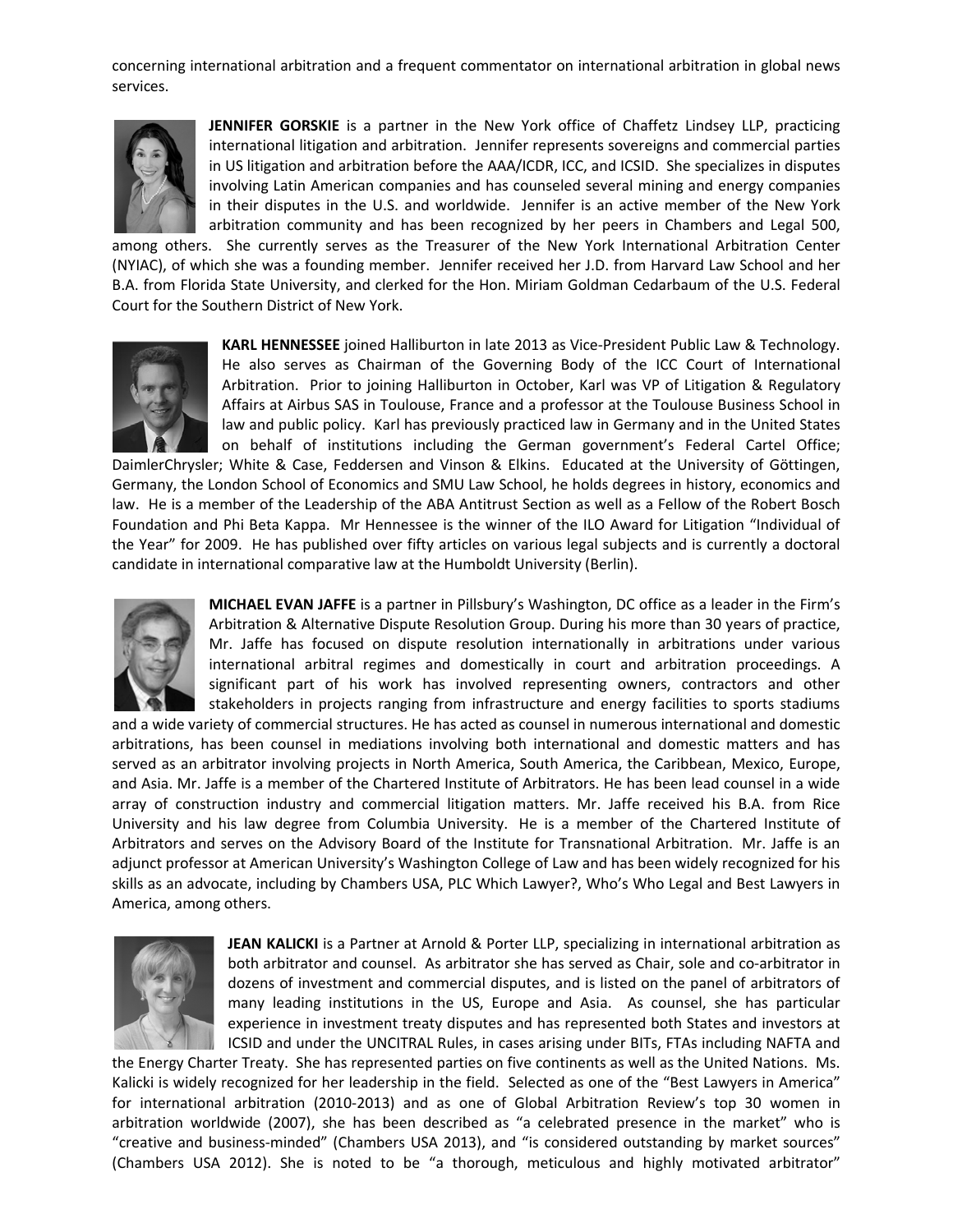(Chambers USA 2011), who is "simply superb" (Legal 500, 2008), and "an incredible investigator and researcher who is gifted at identifying key issues" and "knows how to use legal analysis to structure the best argument possible" (Chambers USA 2008). Ms. Kalicki is a member of the AAA's Board of Directors, the ICC's Commission on Arbitration, the Chartered Institute of Arbitrators, and the College of Commercial Arbitrators. She is Chair of the D.C. Bar's International Dispute Resolution Committee and a member of the Executive Committee of the Institute for Transnational Arbitration. She teaches arbitration and advocacy as an adjunct professor at Georgetown University Law Center and American University's Washington College of Law.



**DR. SABINE KONRAD** is a partner in the law firm of McDermott Will & Emery LLP and is based in the Firm's Frankfurt office. She focuses her practice on international dispute resolution, with an emphasis on commercial international arbitration and public international law. Dr. Konrad has advised investors and governments in matters of investment protection. She also has experience representing clients in a broad range of industries, including energy and infrastructure**.** Dr. Konrad also acts as arbitrator in

investment treaty arbitration and international commercial arbitration cases. In 2007 and 2013, Dr. Konrad was designated by the Government of the Federal Republic of Germany to the Panel of Arbitrators of the World Bank's International Centre for Settlement of Investment Disputes (ICSID). She is a member of the roster of arbitrators of the International Development Law Organisations (IDLO), the list of practitioners of the Vienna International Arbitral Centre (VIAC) and the panel of the Kuala Lumpur Regional Centre for Arbitration (KLRCA). Dr. Konrad is listed in Global Arbitration Review's Who's Who Legal and in the Roster of International Arbitrators (2nd edition). She is also ranked by Chambers Global. Dr. Konrad also founded the Frankfurt International Arbitration Moot Court, the leading moot court internally in the investment treaty field. In 2005, she was involved in setting up the Frankfurt International Arbitration Center, a cooperation facility of ICSID for investment treaty arbitrations in Germany. Dr. Konrad is fluent in English, German and French and speaks some Italian.



**MARK E. LOWES -** January 2007 – Present – In-house VP Litigation, KBR, Inc. As the VP Litigation, I am involved in or responsible for a wide range of duties including: oversight, management of a staff of 20 and a budget of \$30million for litigation; SOX compliance; review and approval of SEC filings; coordination and budgeting with multiple business units worldwide; coordination and evaluation with both internal and external compliance issues; all e-discovery and hold requirements for litigation; oversight and management of Labor and

Employment issues; and participation in evaluation of acquisitions for the company. Major accomplishments include successful resolution of a major FCPA investigation; successful prosecution of many unique cases including, international arbitration and government contracting issues, personal injury cases involving the contractor on the battlefield and large construction disputes. Implemented budgeting and case reporting process that has reduced legal expenditures each year. Pared list of outside counsel by 80% and developed teaming approach with select firms. This has enhanced productivity and maintained consistently high results. Worked closely as part of the Legal Management team under our General Counsel to oversee the spinoff of KBR as a public company and the development and implementation of all needed oversight and management policies.



**MONTSERRAT MANZANO** is a senior associate in the Mexico City office of Von Wobeser y Sierra, S.C., practicing in the fields of dispute settlement and administrative litigation. She has participated in both national and internacional commercial and investment disputes as counsel or secretary to arbitral tribunals. She has experience representing Latin American corporations, foreign investors and states throughout the region in institutional arbitrations (ICSID, ICC, ICDR, CAM, CANACO) and ad hoc proceedings (UNICTRAL rules), both in English and

Spanish. Ms. Manzano acts as Secretary to the Committee of Relations with other Institutions of the Asociación Latinoamericana de Arbitraje and is member of the young international arbitration groups of ITA, LCIA and ICC. She obtained her Law Degree (JD equivalent) from the Universidad Iberoamericana and an LL.M from the University of Cambridge.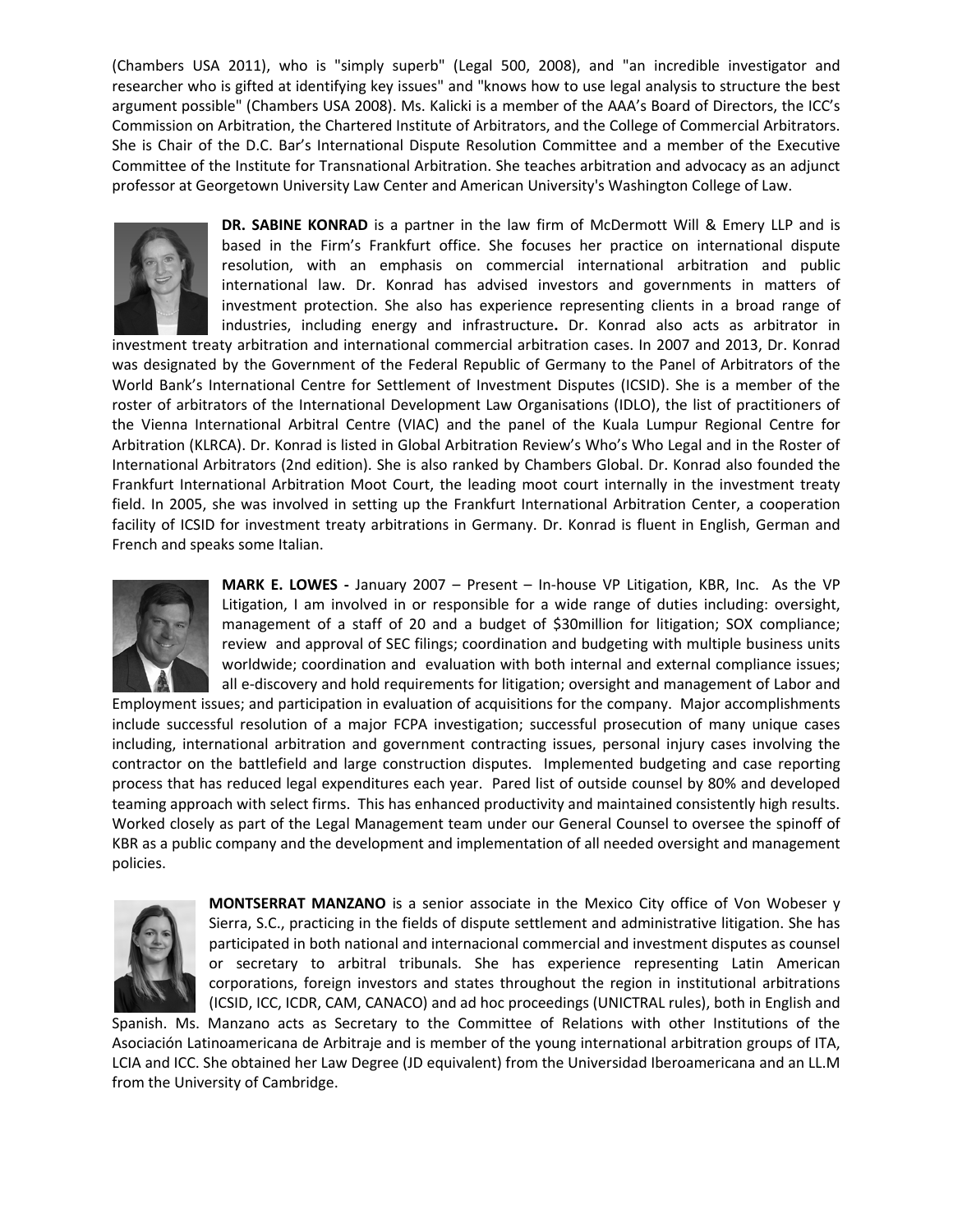

**VIREN MASCARENHAS** is a senior associate in the International Arbitration Group of Freshfields Bruckhaus Deringer. He has acted as counsel in international arbitrations instituted under the ICSID Convention, the Energy Charter Treaty and AAA, ICC, NAI and UNCITRAL Rules. His experience includes disputes involving energy and natural resources, dissolution of joint ventures, construction and infrastructure projects and luxury goods. Viren is an adjunct professor at Columbia Law School, where he teaches an upper-level

seminar on International Commercial Arbitration. A graduate of Columbia Law School, he clerked for H.E. Judge Rosalyn Higgins at the International Court of Justice in The Hague (2005-2006) and served as a Legal Officer at the Special Court for Sierra Leone in Freetown (2007-2008).



**JIM MINTZ**, Founder and President of the Mintz Group, has spent more than thirty years conducting investigations all over the world, primarily for law firms and general counsel. Jim helped pioneer the use of sophisticated resources by law firms in the 1970s as an in-house investigator at the Washington, D.C. law firm of Wald, Harkrader & Ross. In 1980, Newsweek said about their unique in-house group: "What sets [them] apart—and a few others around the nation—is their ability to take comprehensive looks at complicated situations and make

sense out of them." Jim co-founded The Investigative Group, Inc. (IGI) in 1984, serving as its president and co-owner for a decade. During that period, IGI became one of the leading investigative firms in the country and was cited by the New York Times as being "the gold standard for financial private detection." Jim founded the James Mintz Group in 1994. Jim is a founding member and director of the International Association of Independent Private Sector Inspectors General. Jim served as one of the first IPSIGs when the New York State Organized Crime Task Force selected his firm to monitor a financial-services company.



**GREGORY G. ODRY** – General Counsel, GDF SUEZ ENERGIA CENTROAMERICA (Panama offices). French lawyer: postgraduate degrees in International Business Law and European Law. Over 15 years of legal practice as in-house lawyer (Electricité De France, Veolia Water, GDF SUEZ) mainly focusing on international construction, operation and maintenance contracts (negotiation, implementation and dispute resolution) in the electricity and water sectors. Publications: "Exclusion of Consequential Damages: Write What You Mean", [2012]

ICLR 142, "Exclusive Jurisdiction Clause in Performance Bonds: Who Cares?" [2012] RDAI/IBLJ, Vol. 1, 1-19.



**KEVIN O'GORMAN** is a partner at Fulbright & Jaworski LLP (Norton Rose Fulbright) in Houston. He handles international commercial arbitration and investor-state matters as counsel, with particular expertise in energy, commercial and construction-related disputes. Kevin also regularly sits as an arbitrator in international and domestic disputes. He is admitted to practice law in Texas and New York, and is qualified as a solicitor in England and Wales. Kevin co-chairs the Energy Arbitrators List Steering Committee [\(www.energyabitratorslist.com\)](http://www.energyabitratorslist.com/) and serves on the Board of the Houston International

Arbitration Club. Kevin chaired the Disputes Division and International Arbitration Committee of the American Bar Association's Section of International Law, and served on its Council. He has taught as an adjunct professor at the University of Houston Law Center and was elected to the Council of the State Bar of Texas Section of International Law. Kevin formerly served as Senior Legal Secretary and Team Leader of the Claims Resolution Tribunal for Dormant Accounts in Switzerland, which resolved claims against Swiss banks relating to Holocaust-era dormant accounts. He is a Life Fellow of the American, Texas and Houston Bar Foundations. Kevin earned a J.D. with honors from the University of Michigan Law School and clerked for U.S. District Judge Howell Cobb of the Eastern District of Texas. He received the Chair's Special Recognition Award from the ABA Section of International Law, and a Certificate of Appreciation from the U.S. Department of State. He has been recognized by the Irish Legal 100, Chambers Global, Chambers USA, Chambers Latin America, the Legal 500, the International Who's Who of Commercial Arbitration, The Best Lawyers in America, Global Arbitration Review's 45 Leaders in International Arbitration under 45 (runner-up), Texas Super Lawyers and Texas Rising Stars. Best Lawyers named him Lawyer of the Year for Houston international arbitration – governmental in 2013.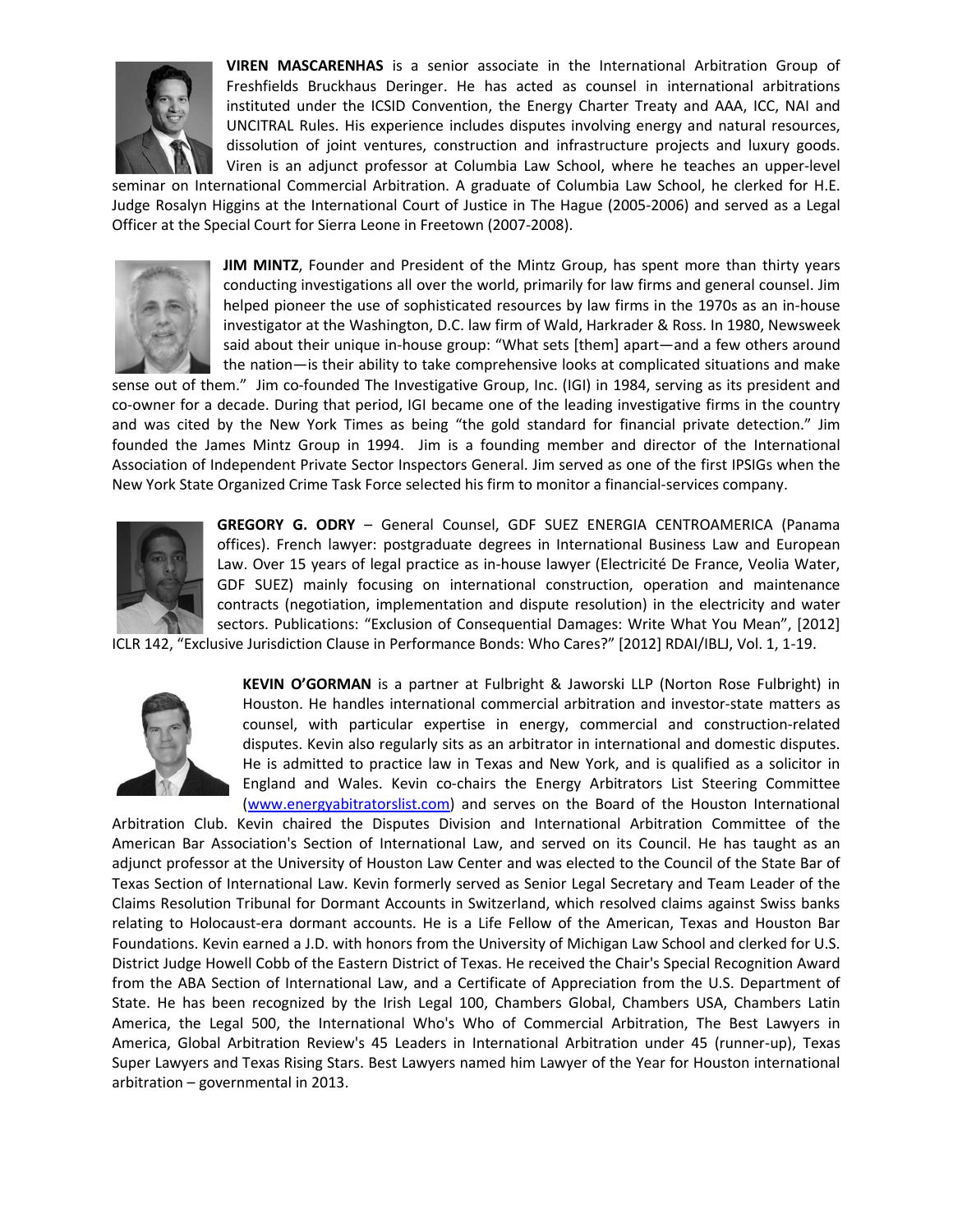

**MARTINA POLASEK** is Team Leader/Legal Counsel at the International Centre for Settlement of Investment Disputes (ICSID),in charge of one of ICSID's three case management teams. Ms. Polasek joined ICSID in September 2001 and has served as secretary of tribunals in over 50 arbitrations under the ICSID Convention, the ICSID Additional Facility Rules and the UNCITRAL Rules. She has also served as committee secretary in numerous annulment proceedings. Prior to joining ICSID, she worked as an attorney with the law firms of Jeantet & Associés in Paris and White & Case LLP in Prague, focusing on international arbitration. Ms. Polasek holds degrees

from George Washington University Law School (LL.M), University of Paris V Descartes (D.E.S.S.) and University of Gothenburg (Master of Laws).



**NATALIE REID** is a member of the Debevoise & Plimpton LLP's International Dispute Resolution Group. Her practice focuses on international commercial and treaty arbitration, international and complex commercial litigation, and public international law matters. She acts as counsel in arbitrations arising under the rules of the major arbitral institutions, and her recent representations include disputes arising under bilateral investment treaties in South Asia and East Asia. She is a member of the Executive Council of the American Society

of International Law (2011-2014) and the International Commercial Disputes Committee of the New York City Bar Association (2012-2015).



**CLAUDIA SALOMON** - Claudia Salomon is a partner in the New York office of Latham & Watkins and is Global Co-Chair of the firm's International Arbitration Practice. Her practice is focused on complex international disputes and she is recognized as a leading international arbitration attorney by Chambers USA, The Legal 500 and Best Lawyers. Ms. Salomon is a leading advocate in significant investor treaty arbitration and international commercial arbitration cases. She has experience handling cases under all of the major arbitral rules, in

venues around the globe, under common law and civil law. Ms. Salomon also litigates in connection with arbitration, including enforcing arbitral awards worldwide and obtaining emergency relief. Ms. Salomon serves on the ICC Commission on Arbitration. She is a frequent speaker and writer on international arbitration, and is the co-editor of *Choice of Venue in International Arbitration*, published by Oxford University Press.



**ANK SANTENS** is a partner in White & Case's international arbitration group, based in New York. Ms. Santens has served as counsel and arbitrator in commercial, investment, construction, insurance, and sports arbitrations under all major arbitral rules and in numerous jurisdictions around the world. She has particular experience in the infrastructure/construction, oil & gas, power, mining and telecommunications sectors. A Belgian national, Ms. Santens is civil and common law educated and her working languages,

besides English, are French, Spanish and Flemish/Dutch. She is a member of the New York bar and a Solicitor of England and Wales. She is Chair of the CPR Arbitration Committee, Member of the Executive Committee of the Foundation for International Arbitration Advocacy (FIAA), Member of the ICCA Task Force on Third Party Funding, Member of the Sub-Committee on the Recognition and Enforcement of Arbitral Awards of the International Bar Association (IBA), Member of the Editorial Committee of International Arbitration Case Law, Member of the Advisory Board of the Institute for Transnational Arbitration (ITA), and former Member of the Advisory Board of the Center for International Commercial and Investment Arbitration Columbia Law School. She is one of GAR's 45 Under 45 (2011) and is recommended by Chambers and all other major legal directories. She holds law degrees from Columbia University (NY), Catholic University of Leuven (Belgium), and Universidad de Granada (Spain).



**DR. MAXI SCHERER** - Special Counsel, Wilmer Cutler Pickering Hale and Dorr LLP, London; Senior Lecturer in International Arbitration and Energy, Queen Mary, University of London **-** Maxi Scherer joined Wilmer Cutler Pickering Hale and Dorr in London in 2005 and previously practiced as a lawyer in Paris. She is admitted to the Paris Bar and as solicitor (England and Wales) and has extensive experience with arbitral practice and procedure both in civil and common law systems. She has represented and advised clients in numerous international

arbitrations before most major arbitral institutions and regularly serves as arbitrator (presiding, co- and sole arbitrator), both in ad hoc and institutional arbitrations. Maxi Scherer is also a full-time tenured faculty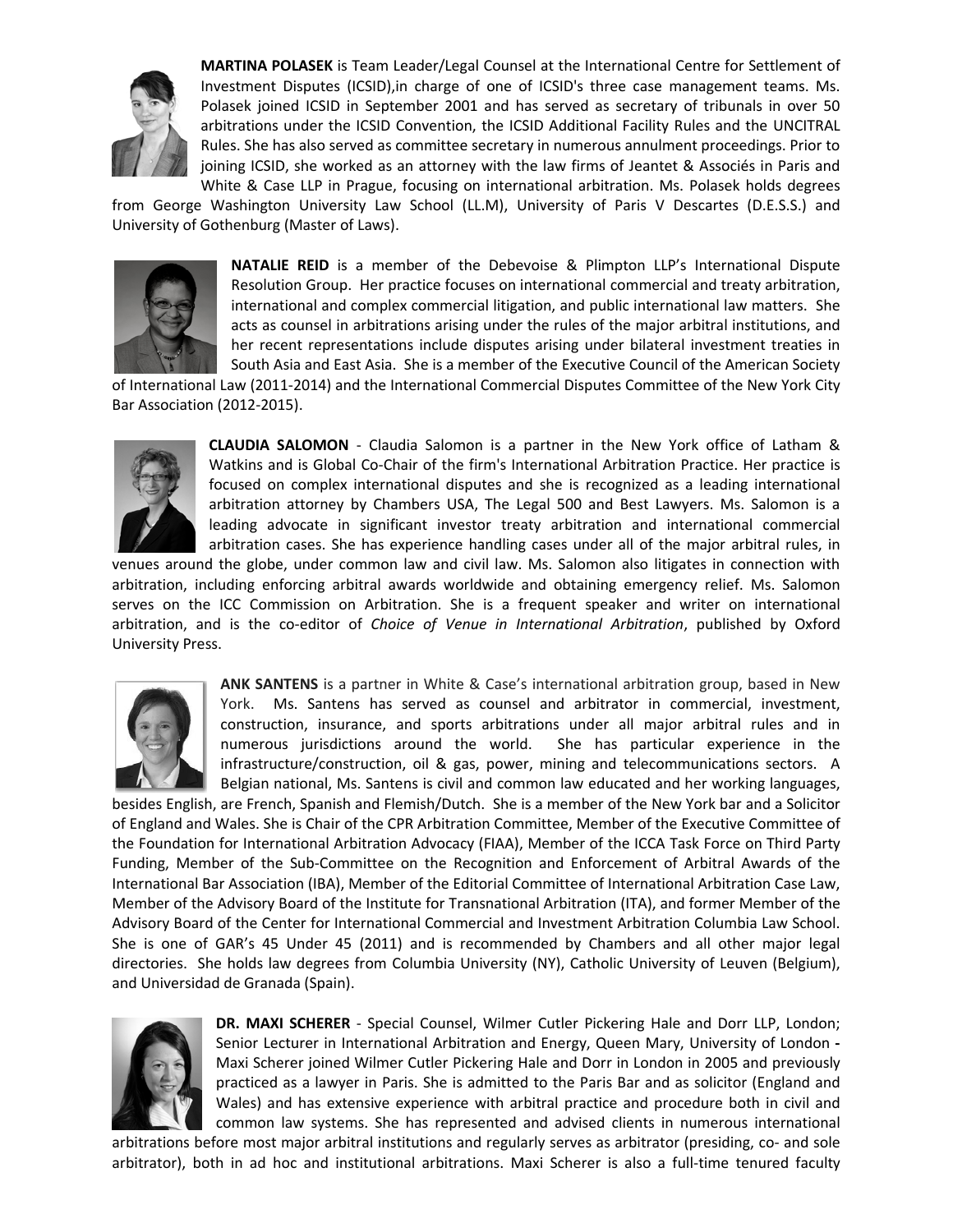member at the School of International Arbitration, Queen Mary, University of London. She is the Director of Queen Mary's Paris LLM program [\(http://www.law.qmul.ac.uk/postgraduate/llmparis/\)](http://www.law.qmul.ac.uk/postgraduate/llmparis). Other academic appointments include Global Professor at New York University Law School (Paris), Visiting Professor at SciencesPo Law School (Paris) and Adjunct Professor at the Georgetown Centre of Transnational Legal Studies (London). She publishes extensively in the field of international arbitration, and international litigation. Some recent publications (which can be found at [http://ssrn.com/author=2149379\)](http://ssrn.com/author=2149379) include: *Effects of Foreign*  Judgments Relating to International Arbitral Awards: Is the 'Judgment Route' the Wrong Road?, Oxford Journal of International Dispute Settlement (JIDS), 2013, No.3, p. 587–628; *Forum Shopping and Post-Award Judgments,* with Linda Silberman, in: Forum Shopping in the International Commercial Arbitration Context", F. Ferrari (ed.), Sellier, 2013, p. 313-345; *Third-Party Funding In International Arbitration: Towards Mandatory Disclosure Of Funding Agreements?* Dossier XI of the ICC Institute of World Business Law, 2013; *The New York Convention on the Recognition and Enforcement of Foreign Arbitral Awards, author of sections on Articles III,* IV and V(1)(b), R. Wolff (ed.), C. H. Beck München & Hart Publishing Oxford, 2012 and *Third Party Funding in International Arbitration in Europe* with A. Goldsmith and C. Flechet*: Part 1 – Funders' Perspective*, RDAI/IBLJ, No.2, p. 207, 2012 and *Part 2 – The Legal Debate*, RDAI/IBLJ, No.1, 2013.



**VICTORIA SHANNON** is an Assistant Professor of Law at Washington and Lee University School of Law. She is an expert on third-party funding, international commercial arbitration, investment treaty arbitration, alternative dispute resolution (ADR), and civil procedure. Professor Shannon co-authored a book entitled Third-Party Funding in International Arbitration (Wolters Kluwer: 2012) (with Lisa Bench Nieuwveld) and recently published an article entitled *Recent Developments in Third-Party Funding* in the Journal of

International Arbitration (Wolters Kluwer: 2013). Professor Shannon has accepted an offer of publication for her next article, entitled *Harmonizing Third-Party Litigation Funding Regulation*. She was recently appointed as a Member of the newly-formed Task Force on Third-Party Funding jointly organized by ICCA and Queen Mary University of London. Prior to joining Washington & Lee, Professor Shannon served for five years as Deputy Director of Arbitration and ADR in North America for the International Court of Arbitration of the International Chamber of Commerce (ICC) and assisted the United States Council for International Business (USCIB) in nominating arbitrators, mediators, and experts for ICC Cases. Professor Shannon holds an A.B. from Harvard University and a J.D. from Harvard Law School. She is a member of the bar in New York, New Jersey, and the District of Columbia.



**TOMASZ J. SIKORA** - Counsel, International Disputes Group, Exxon Mobil Corporation. Tom manages international commercial and investment arbitration for Exxon Mobil Corporation. Prior to joining ExxonMobil, he spent ten years at El Paso Corporation managing the company's international arbitration and complex litigation. Tom initially practiced international arbitration of energy, construction and insurance disputes at Vinson & Elkins LLP in Houston, Texas. Tom is a member of the Board of Directors of the American Arbitration

Association and the International Centre for Dispute Resolution. He is an officer of the IBA Arbitration Committee, a member of ICC Commission on Arbitration, Vice Chair of the Energy Arbitrators List Review Committee and on the Executive Committee of the Institute for Transnational Arbitration. Tom graduated from Harvard with an A.B. in History and Literature and from the University of Virginia School of Law with a J.D.



**FEDELMA CLAIRE SMITH -** Legal Counsel at the Permanent Court of Arbitration at The Hague. BA (First Class Honours) in Law with Law Studies in Europe from the University of Oxford, Advanced LLM in Public International Law (cum laude) from the University of Leiden. Member of the Bar of England and Wales (called by the Middle Temple, 2007; completed pupillage at Field Court Chambers, London, 2011). Assistant Legal Counsel, Permanent Court of Arbitration (2007-2008); Associate Legal Officer, International Court of Justice and Law Clerk to Vice-President Awn S. Al-Khasawneh and Judge Sir Kenneth J. Keith (2008-2010); Legal Counsel

(2011-present) and Legal Officer and Representative in Mauritius (2012-2014), Permanent Court of Arbitration.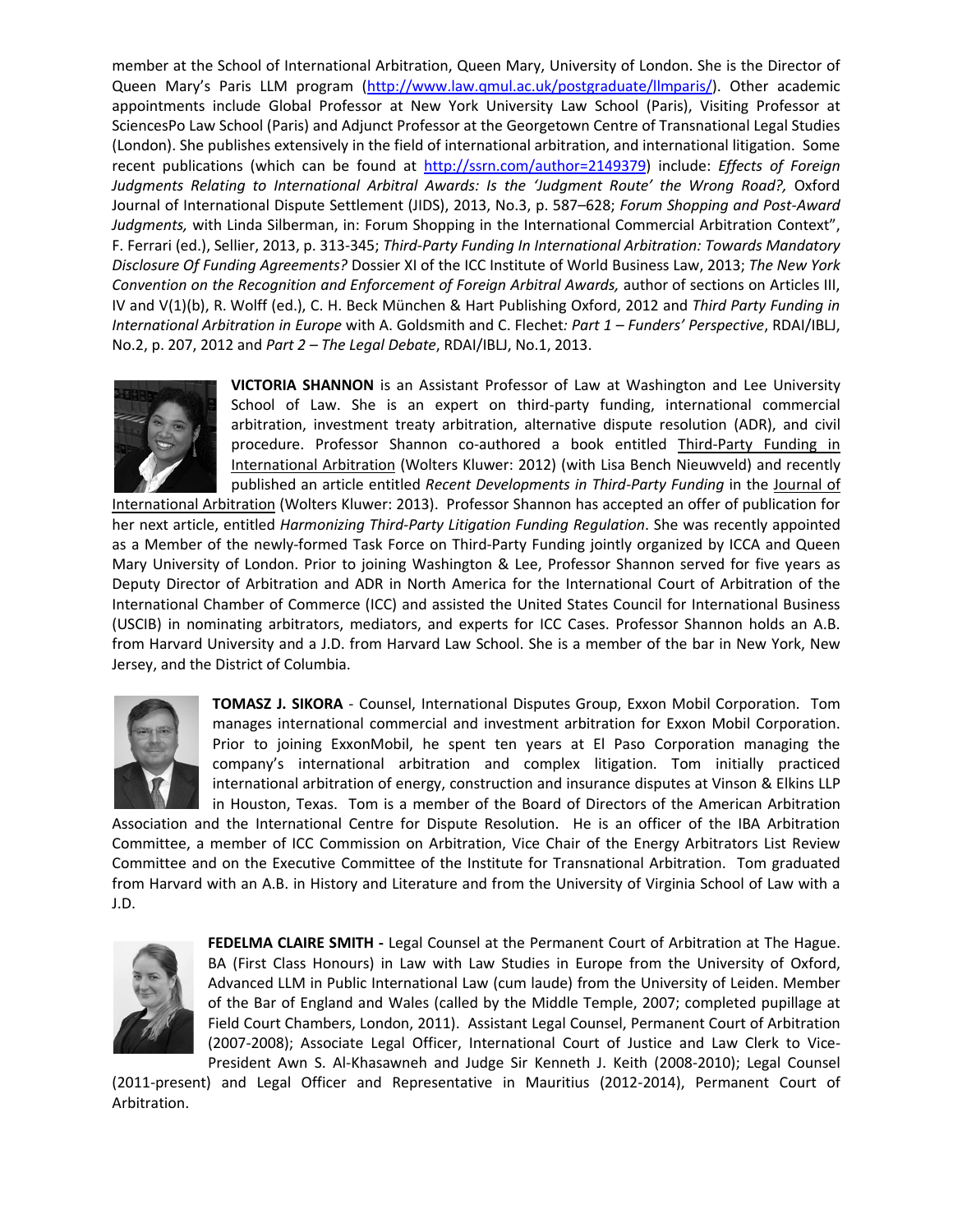

**MICK SMITH** co-founded Calunius in 2006. He studied Mathematics and then Law at Cambridge University. Mick qualified as a solicitor at Freshfields in 1996. Subsequently he worked in finance in a variety of investment banking roles. Mick is responsible for origination and transaction execution at Calunius, sourcing and analysing investments in litigation and arbitration claims. Mick is the author of various recent publications, including: The chapter "Mechanics of Third-Party Funding Agreements: A Funder's Perspective" in the book "Third

Party Funding in International Arbitration" by Lisa Bench Nieuwveld and Victoria Shannon. "Leniency, Pfleiderer and the impossibility of balance" in Global Competition Review (December 2012). He is also Calunius' Compliance Officer.



**ELIZABETH SNODGRASS** is counsel in the international arbitration group at Freshfields Bruckhaus Deringer LLP in London. She has advised on more than thirty investor-state and international commercial arbitration matters, including ad hoc arbitrations and arbitrations under the ICC, LCIA, UNCITRAL, SCC and ICSID rules with particular focus on the energy and extractives and aerospace sectors. Liz has taught the International Arbitration course on the LLM Programme at University College London and she regularly

speaks on arbitration and international law topics. She received her law degree from the University of Virginia and has Bachelor of Civil Law and Master of Philosophy in Law degrees from the University of Oxford, where her research focused on international investment law.



**GAËTAN VERHOOSEL** is a founding partner of Three Crowns, resident in the London office. He was previously the global co-chair of the International Arbitration Practice at a leading international law firm. He has appeared as advocate in a large number of both commercial and investment treaty arbitrations, with a particular focus on the energy industry. His publicly reported engagements include the long-running case of *Occidental Petroleum Corporation v. Republic of Ecuador*, which in 2012 yielded the largest investment treaty

award to date. Gaëtan also regularly serves as an arbitrator. He is presently the chair of the IBA Subcommittee on Investment Arbitration, a vice-chair of the ABA International Arbitration Committee, and a member of the editorial board of the *ICSID - Foreign Investment Review*. Gaëtan is on the faculty of the School of Law at King's College in London, where he teaches investment treaty law, and serves as the non-US member of the Advisory Board of Columbia University's Centre for International Commercial and Investment Arbitration. Between 2000 and 2002, he held an appointment as Legal Advisor at the World Trade Organisation in Geneva. An English Solicitor, French Avocat and Spanish Abogado, Gaëtan handles arbitrations in English, French and Spanish. He holds law degrees, including a doctorate, from the University of Leuven and Columbia University School of Law.



**REINMAR WOLFF** is a German-qualified lawyer (Rechtsanwalt) and Assistant Professor at the University of Marburg where he lectures and publishes on domestic and international arbitration, corporate law, construction law, civil law, and other topics. In Marburg, he has established and academically supervises the Vis Moot Court and ICC Mediation Competition teams. He also regularly gives lectures on arbitration at the University of Heidelberg and the European Business School (EBS). His recent publications include an article-by-article

commentary on the New York Convention (2012). He regularly acts as arbitrator in commercial arbitrations both ad hoc and under institutional rules. During his time with the arbitration group of a leading international law firm, he was also engaged in arbitral proceedings under various rules including investment arbitration as counsel and secretary to the tribunal. He is a fellow of the Chartered Institute of Arbitrators (CIArb) and deputy chairman of the German Red Cross Federal Arbitral Tribunal.



**EDUARDO ZULETA** is a partner of Gómez-Pinzón Zuleta in Bogotá, Colombia. Mr. Zuleta specializes in international dispute resolution. Mr. Zuleta has extensive experience in international commercial arbitration - in matters related to construction, infrastructure, project finance, telecommunications, energy and international commercial contracts - and in investment disputes. He has acted as co-arbitrator, chair and counsel in international commercial arbitration under ICC, ICDR and UNCITRAL Rules and in investment arbitration under ICSID and UNCITRAL. Mr. Zuleta is professor in international arbitration and

commercial law, Co-chair of the Arbitration Committee of IBA, member of the LCIA Court, member of the ICC